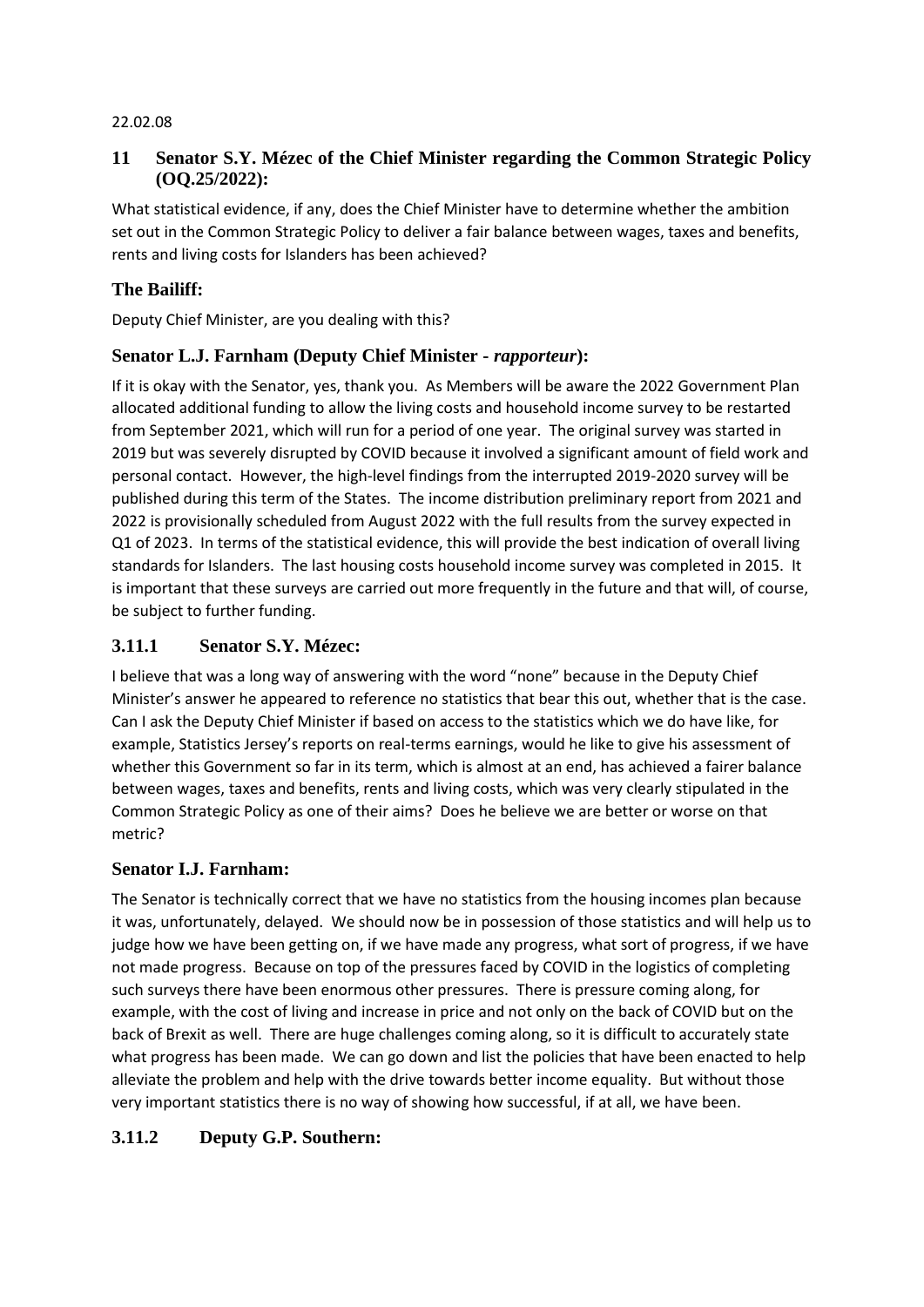Will the Assistant Minister now commit himself to the publication of what income distribution trends we have already for 2021, for example, which may have been done, even at a high level, so that before we come to the next election they can check out whether we have achieved any progress on this front or not?

## **Senator I.J. Farnham:**

I would very much like to make that commitment but I am not sure it is going to be possible. The results of the 2019-2020 work, and I took some time to speak to the head of Statistics Jersey this morning to get the very latest update, we managed to get to about 50 per cent of the sample. Not fully detailed but there will be some high-level result from that, which we are committed to publishing and the aim is to publish them in the first quarter. The work that was restarted in 2021 and is due to be presented in August 2022, I am not sure is going to be at the stage where we can draw any meaningful data from it but we can certainly speak to. I can undertake to talk to Statistics Jersey to see if there is any early high-level data that can be shared. Yes, very prepared to do that.

# **3.11.3 Deputy G.P. Southern:**

Will he go further and not just simply talk to the stats but to make a political decision that is essential to have this high-level 50 per cent information out in the public in order to have a meaningful conversation about our economy and about income distribution on the Island?

## **Senator I.J. Farnham:**

We will do our very best. Statistics Jersey do run independently of the Government, so we have to work collegiately with them and I will certainly undertake to do whatever we can to get those helpful statistics out. But, like I say, it might be difficult because of the short period of time since restarting the survey there might not be enough data gathered to give anything meaningful but we shall certainly try.

# **3.11.4 Deputy R.J. Ward:**

Can I ask the Minister to go back to the question with regards the strategic policy to deliver a fair balance and one of the factors is living costs? Does the Assistant Chief Minister recognise that there has been a significant increase in basic living costs, such as things like pasta and daily staples, which disproportionately affects those on the lowest incomes? Does he recognise that that is affecting people on this Island daily?

## **Senator I.J. Farnham:**

Yes, of course I think we all do. We are all acutely aware of the inflationary challenges that we are facing, not least in foodstuffs. Having said that, some welcome news that our recent inflationary figures were lower than anticipated because we do not have the challenges of the high soaring energy costs that we are seeing in other countries, mainly the U.K. But, yes, there are severe pressures at the lower end in certain sectors. While we have made some headway, for example, increasing minimum wage by 23 per cent since 2018, of course moves like that are offset against the cost-of-living index. It is important we stay ahead of the game.

## **3.11.5 Deputy R.J. Ward:**

Does the Chief Minister recognise that those inflation figures quoted can mask the significant increase in some areas, such as those food staples that disproportionately affect people on lower incomes? Therefore, where does the use of, for example, foodbanks fall into this balance of